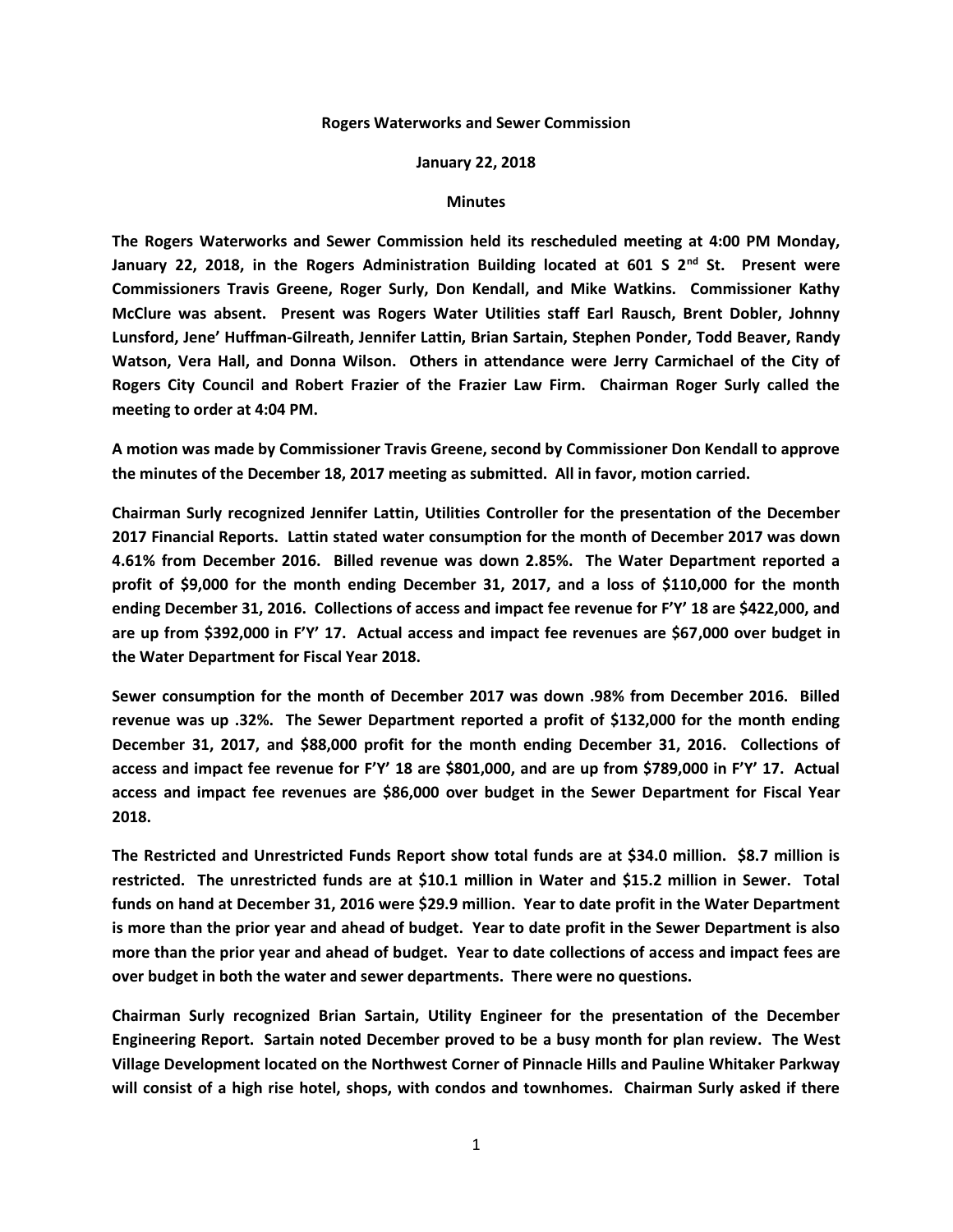**was adequate infrastructure to support this project. Sartain replied that water and sewer mains in the area have adequate capacity. Commissioner Travis Greene asked about the boundary location near Goad Springs Road in Springdale. Sartain said that Lakewood Subdivision located in Lowell defines the water service boundary between Rogers and Springdale. The preconstruction meeting was held for the Stream Stabilization Waterline Project and anticipates starting soon. The recoating of the Prairie Creek Elevated Storage Tank is underway by Classic Protective Coatings, Inc. He provided a graph depicting a breakdown showing a total of 343 reviews completed in 2017. He said the data actually presents the handling of more projects with fewer reviews. Chairman Surly asked what in specific helped this accomplishment. Sartain explained a number of improvements has been made including educating the consultants on how to be better prepared in providing details and specifications, and also a checklist of items is provided on the RWU website. There were no further questions.**

**Chairman Surly recognized Todd Beaver, RPCF Manager to present the December Reports. The Discharge Monitoring Report Summary has good results. The Osage Creek Monitoring Report should be available next month. The FOG Report has made changes to the database in order to facilitate inspection tracking and future summary statistics such as inspections conducted in Spanish are now included in the database. Efforts are continuing to encourage proper grease interceptor maintenance and to develop programs that encourage clean kitchen practices. SEP is now in the post construction phase, requiring treatment optimization and increased monitoring of effluent. They have submitted six sets of lab results for December and all pollutants were well within permit limits including CBOD. There has been a delay in getting the new level sensors replaced into the SCADA System due to the contractor having health issues but are scheduled to replace the problematic equipment soon. Beaver welcomed Katy Stark (class IV treatment license) a new addition to the RPCF team, this achieves being fully staffed. There were no questions.**

**Chairman Surly recognized Brent Dobler, Operations Manager for the presentation of the December Operation Reports. Dobler briefly reviewed graphs from various departments. The recent cold weather conditions resulted in less locates and a higher number of service calls mostly related to private line issues. Dobler praised the efforts of our meter readers/service techs for taking extra time to install pit adapters to plug the holes in the meter box lids. We estimated about 24 meters were reported frozen. Considering the amount of growth, shutoffs continue to be lower with data showing 3,329 shutoffs in 2017. CCTV inspection had some equipment down and the camera personnel was moved to fulfill other crews when short. The Vac-con flush truck shows 848,289 lf was completed in 2017. We have approximately 400 miles of sewer line in our system so continuance of flushing sewer lines helps prevent sewer backups. The leak detection crew did not have any activity during the extreme cold weather and also assisted other crews when needed. We have an estimated total of 12,500 valves currently in our system, with data indicating 1,420 valves exercised in 2017. The Lost Water Report is at 15% for the last (12) months, and 15% for the month. The December average daily water usage was 7.56 MGD with a single daily use high of 9.63MGD. There were no questions.**

**Chairman Surly recognized Earl Rausch, Utilities Superintendent to request the Commission's approval of the USGS-Osage Creek Monitoring Contract. Rausch stated this has been ongoing for sometime but**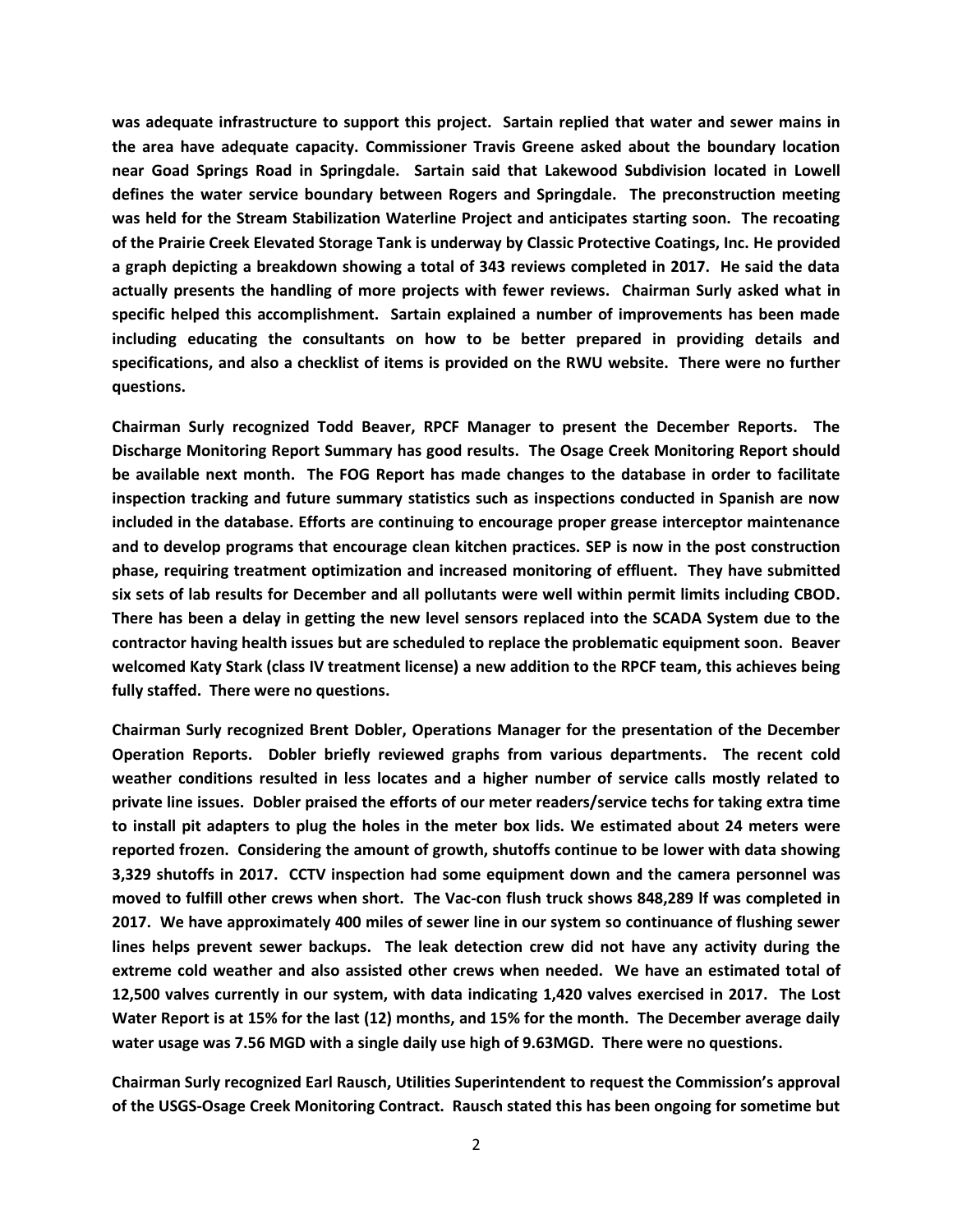**was never recognized by the RWWSC. It is a joint-funding agreement between the United States Geological Survey (USGS) and Rogers Water Utilities for the period of January 01, 2018 through December 31, 2018. The agreement is to maintain the Osage Creek near Cave Springs stream gauge and collects turbidity and conductivity data. The fixed cost of this agreement is \$41,000 to be billed quarterly to Rogers Water Utilities. Rausch said it is with verbal understanding that the City of Rogers will reimburse Rogers Water Utilities one half (1/2) being \$20,500 of the total cost. After discussion, Commissioner Don Kendall made a motion, second by Commissioner Travis Greene to approve the joint-funding agreement with USGS-Osage Creek Monitoring Contract for a total of \$41,000 with one half (1/2) of the cost \$20,500 to be reimbursed from the City of Rogers. All in favor, motion carried. Rausch noted to the Commission that Rogers City Ordinance No. 18-01 was authorized to amend the agreement with Inland Waste Solutions for an increase of \$.70 to go into effect February 1, 2018. The new trash+recycle monthly charge will be \$15.15 for the 96 gal curbside service and \$14.72 for the 64 gal curbside service. The monthly trash billing for residential inside Rogers City limits is included on the Rogers Water bills.**

**Chairman Surly recognized Jennifer Lattin, Utilities Controller to present an agreement with HDR Engineering, Inc for Professional services known as the 2018 Water and Sewer Rate and Fee Study as follows: Task 1) Sewer Rate Study, Task 2) Water and Sewer Access and Impact fees, Task 3) Review of Industrial High-Strength Surcharges, and Task 4) Water Rate Study. The Scope of Services, by Task 1 through 4 is outlined as a single study, or a contract for individual tasks on an as-needed basis. The summary of the total project fees for Task 1 through 4 has a combined total of \$99,885. If all Tasks 1 through 4 are selected, the fee would be discounted by \$5,270 for a grand total of \$94,615. As outlined, Task 1, 2, and 3 would impact Fiscal Year 18 and the remaining \$31,185 Task 4 would be in next Fiscal Year 19. Lattin said staff recommends that Task 1 through 4 be approved as submitted in the amount of \$94,615. She stated these amounts should be covered without requiring a budget amendment. After discussion, Commissioner Don Kendall made a motion, second by Commissioner Travis Greene to approve the agreement with HDR Engineering, Inc in the amount of \$94,615 as submitted. All in favor, motion carried.**

**Lattin then presented Resolution No. 18-01 requesting authorization of destruction of certain accounting records of Rogers Water Utilities. The Resolution No. 18-01 along with the affidavit hereto is attached as Exhibit A. A motion was made by Commissioner Travis Greene, second by Commissioner Mike Watkins approving Resolution 18-01 as submitted. All in favor, motion carried.**

**Chairman Surly recognized Brian Sartain, Utility Engineer to present Resolution No. 18-02 requesting vacation of a certain part of Pecan Street between South 1st Street and South 2nd Street in Rogers, Arkansas. Sartain said that the area currently defined as a public street has been in use by RWU as a parking lot and secure area for some time, and after extensive research there was no records found indicating a street closure. Upon approval of the resolution by the Commission, the issue will go before the City Council. A motion was made by Commissioner Don Kendall, second by Commissioner Mike Watkins to approve Resolution No. 18-02 as submitted. All in favor, motion carried.**